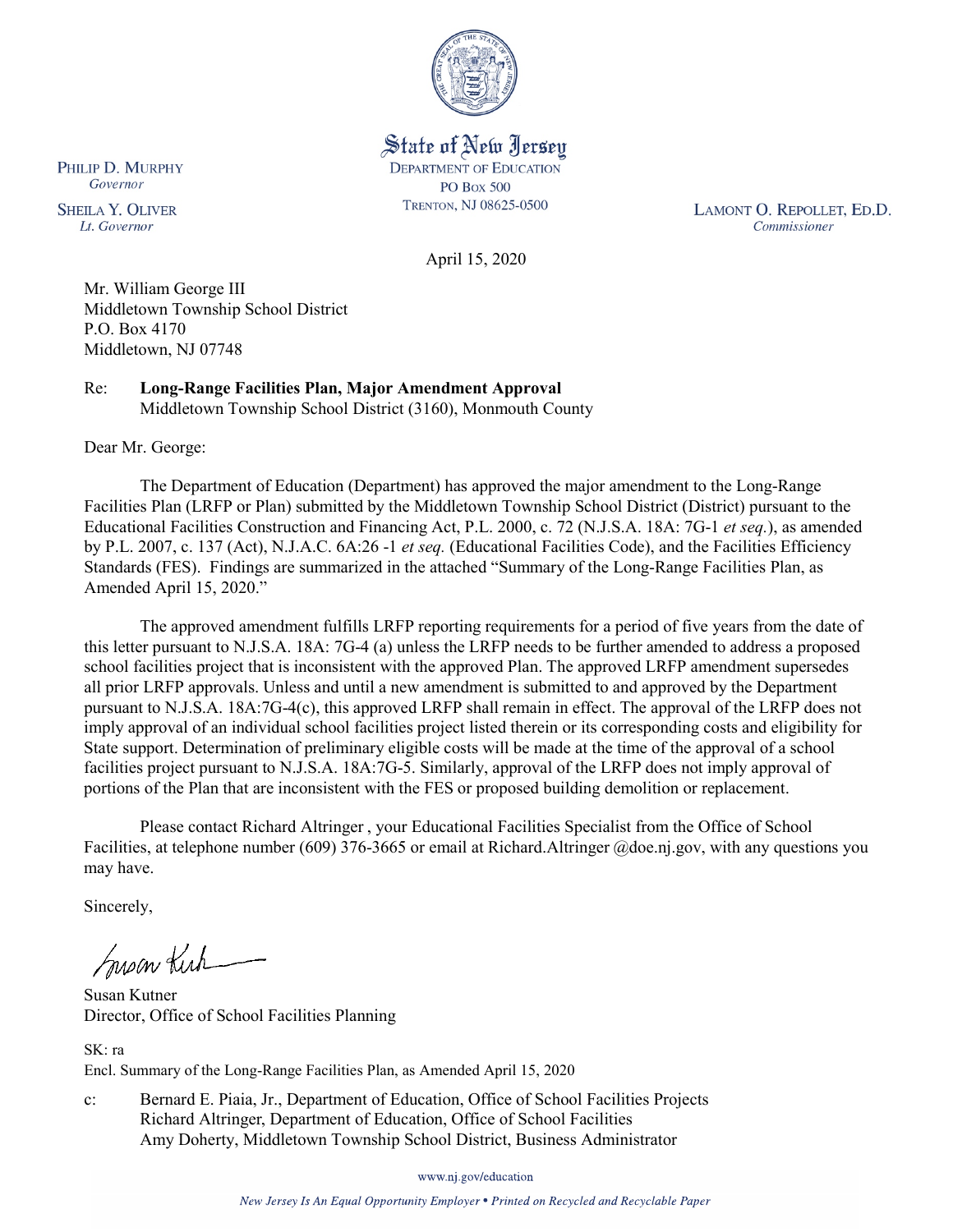# **Middletown TownshipSchool District (3160) Summary of the Long-Range Facilities Plan, as Amended April 15, 2020**

The Department of Education (Department) has completed its review of the major amendment to the Long-Range Facilities Plan (LRFP or Plan) submitted by the Middletown Township School District (District) pursuant to the Educational Facilities Construction and Financing Act, P.L. 2000, c. 72 (N.J.S.A. 18A: 7G-1 *et seq.*), as amended by P.L. 2007, c. 137 (Act), N.J.A.C. 6A:26-1 et seq. (Educational Facilities Code), and the Facilities Efficiency Standards (FES).

The following provides a summary of the District's approved amended LRFP. The summary is based on the standards set forth in the Act, the Educational Facilities Code, the FES, District-reported information in the Department's LRFP reporting system, and supporting documentation. The referenced reports in *italic* text are standard reports available on the Department's LRFP website.

#### **1. Inventory Overview**

The District is classified as a Regular Operating District (ROD) for funding purposes. It provides services for students in grades PK-12.

The District identified existing and proposed schools, sites, buildings, rooms, and site amenities in its LRFP. Table 1 lists the number of existing and proposed district schools, sites, and buildings. Detailed information can be found in the *School Asset Inventory Report* and the *Site Asset Inventory Report.*

**As directed by the Department, school facilities projects that have received initial approval by the Department and have been approved by the voters, if applicable, are represented as "existing" in the LRFP.** Approved projects that include new construction and/or the reconfiguration/reassignment of existing program space are as follows: n/a.

| <b>Table 1: Number of Schools, School Buildings, and Sites</b> |  |
|----------------------------------------------------------------|--|
|                                                                |  |

|                                              | Existing | <b>Proposed</b> |
|----------------------------------------------|----------|-----------------|
| Number of Schools (assigned DOE school code) |          | 16              |
| Number of School Buildings <sup>1</sup>      |          | 16              |
| Number of Non-School Buildings <sup>2</sup>  |          |                 |
| Number of Vacant Buildings                   |          |                 |
| Number of Sites                              | 18       | 18              |

*1 Includes district-owned buildings and long-term leases serving students in district-operated programs 2 Includes occupied district-owned buildings not associated with a school, such as administrative or utility buildings*

Based on the existing facilities inventory submitted by the District:

- Schools using leased buildings (short or long-term):  $n/a$
- Schools using temporary classroom units (TCUs), excluding TCUs supporting construction: n/a
- Vacant/unassigned school buildings: Middletown HS South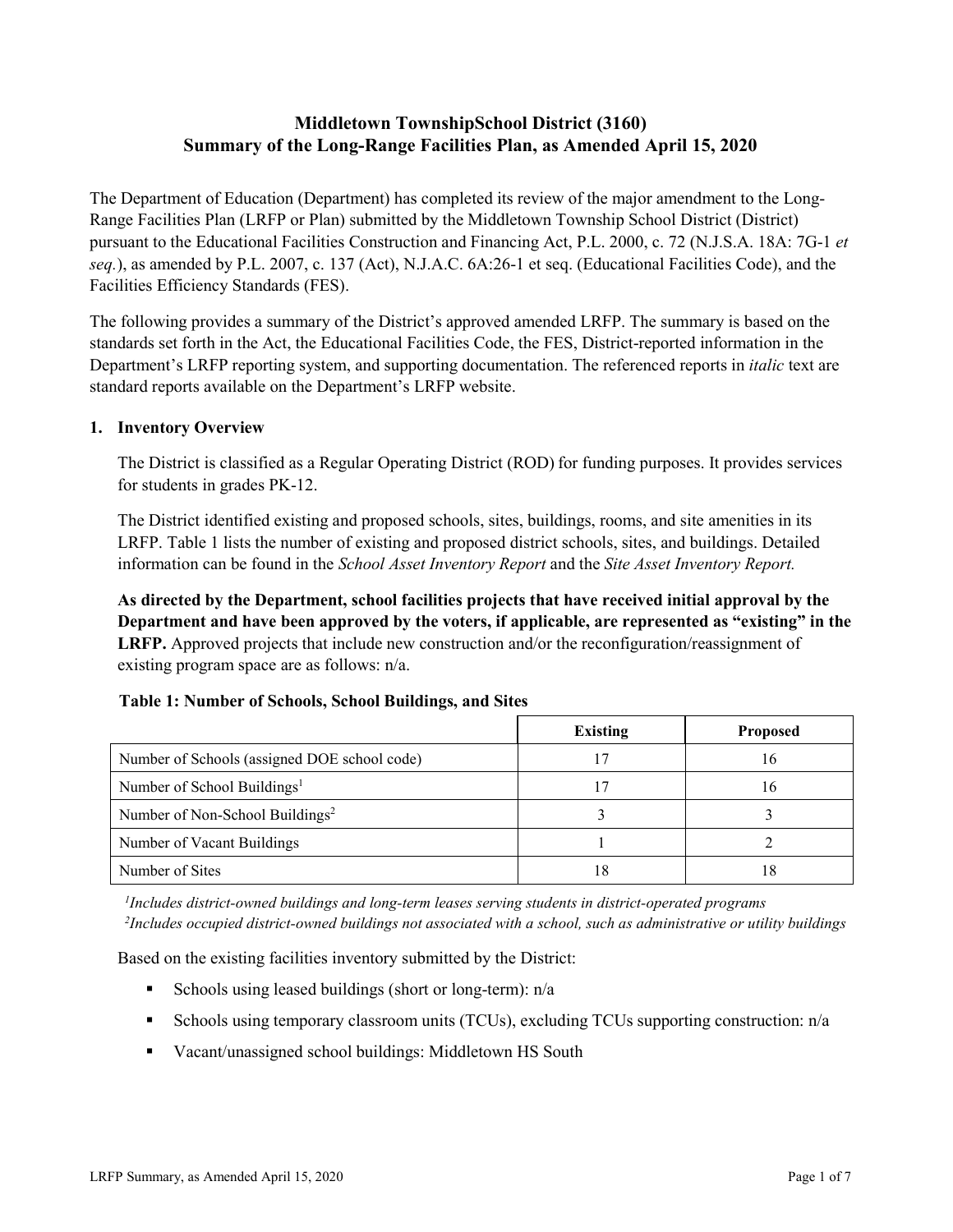**FINDINGS** The Department has determined that the proposed inventory is adequate for approval of the District's LRFP amendment. However, the LRFP determination does not imply approval of an individual school facilities project listed within the LRFP; the District must submit individual project applications for project approval.

# **2. District Enrollments**

The District determined the number of students, or "proposed enrollments," to be accommodated for LRFP planning purposes on a district-wide basis and in each school.

The Department minimally requires the submission of a standard cohort-survival projection using historic enrollment data from the Application for School State Aid (ASSA) or NJ Smart. The cohort-survival method projection method forecasts future students based upon the survival of the existing student population as it moves from grade to grade. A survival ratio of less than 1.00 indicates a loss of students, while a survival ratio of more than 1.00 indicates the class size is increasing. For example, if a survival ratio tracking first to second grade is computed to be 1.05, the grade size is increasing by 5% from one year to the next. The cohort-survival projection methodology works well for communities with stable demographic conditions. Atypical events impacting housing or enrollments, such as an economic downturn that halts new housing construction or the opening of a charter or private school, typically makes a cohort-survival projection less reliable.

#### **Proposed enrollments are based on a standard cohort-survival enrollment projection.**

Adequate supporting documentation was submitted to the Department to justify the proposed enrollments. Table 2 provides a comparison of existing and projected enrollments. All totals include special education students.

|                              | <b>Existing Enrollments</b> | <b>District Proposed Enrollments</b> |
|------------------------------|-----------------------------|--------------------------------------|
| <b>Grades</b>                | 2019-20                     | 2021-22                              |
| PK (excl. private providers) | 231                         | 233                                  |
| Grades K-5                   | 4,003                       | 3,764                                |
| Grades 6-8                   | 2,308                       | 2,050                                |
| Grades 9-12                  | 3,012                       | 2,780                                |
| <b>Totals</b>                | 9,554                       | 8,827                                |

#### **Table 2: Enrollments**

**FINDINGS** The Department has determined the District's proposed enrollments to be acceptable for approval of the District's LRFP amendment. The Department will require a current enrollment projection at the time an application for a school facilities project is submitted incorporating the District's most recent enrollments in order to verify that the LRFP's planned capacity is appropriate for the updated enrollments.

# **3. District Practices Capacity**

Based on information provided in the room inventories, *District Practices Capacity* was calculated for each school building to determine whether adequate capacity is proposed for the projected enrollments based on district scheduling and class size practices. The capacity totals assume instructional buildings can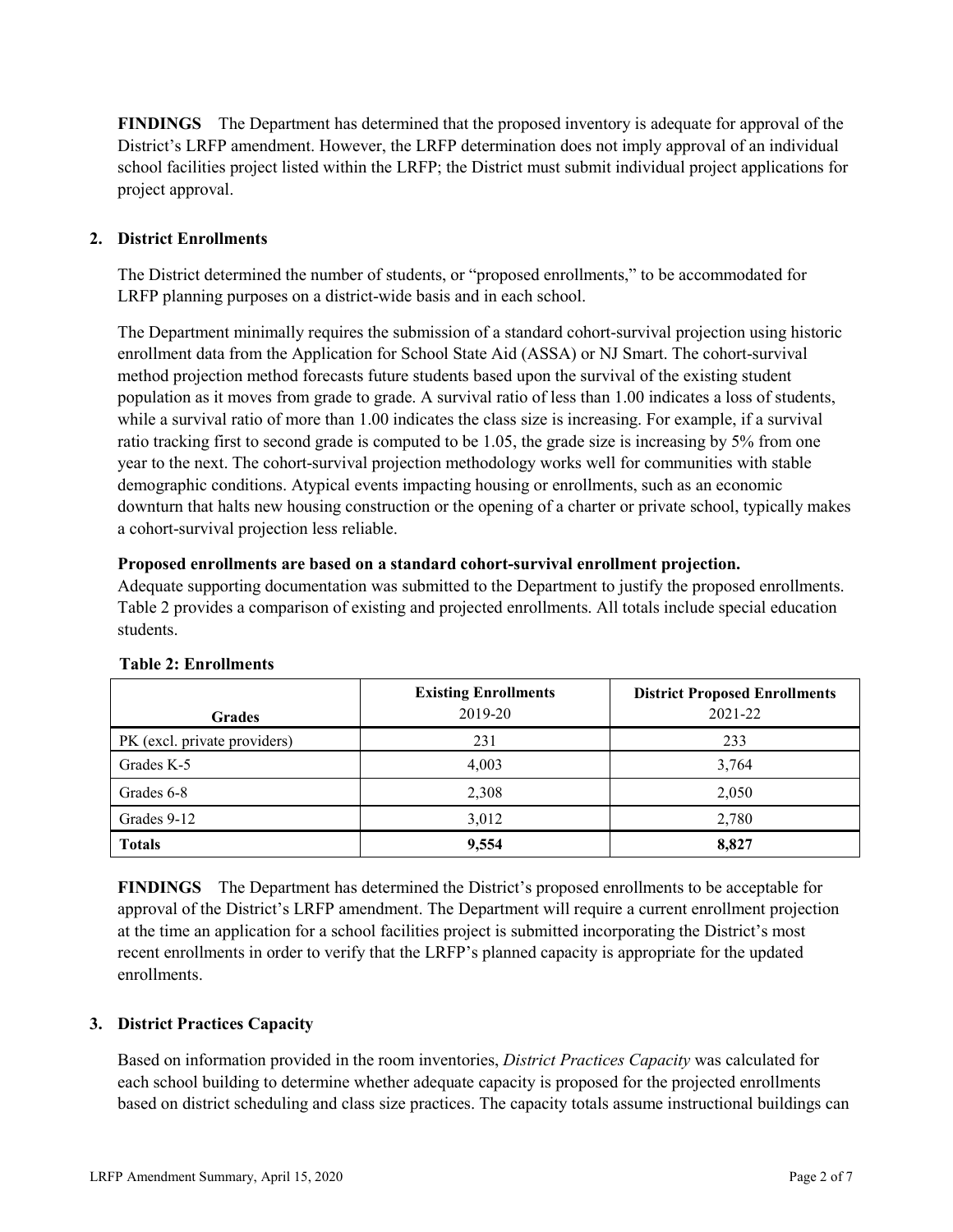be fully utilized regardless of school sending areas, transportation, and other operational issues. The calculations only consider district-owned buildings and long-term leases; short term leases and temporary buildings are excluded. A capacity utilization factor of 90% for classrooms serving grades K-8 and 85% for classrooms serving grades 9-12 is applied in accordance with the FES. No capacity utilization factor is applied to preschool classrooms.

In certain cases, districts may achieve adequate District Practices Capacity to accommodate enrollments but provide inadequate square feet per student in accordance with the FES, resulting in educational adequacy issues and "Unhoused Students." Unhoused students are considered in the "Functional Capacity" calculations used to determine potential State support for school facilities projects and are analyzed in Section 4.

Table 3 provides a summary of proposed enrollments and existing and proposed District-wide capacities. Detailed information can be found in the LRFP website reports titled *FES and District Practices Capacity Report, Existing Rooms Inventory Report, and Proposed Rooms Inventory Report.*

| <b>Grades</b>     | <b>Proposed</b><br><b>Enrollments</b> | <b>Existing</b><br><b>District</b><br><b>Practices</b><br>Capacity | <b>Existing</b><br>Deviation* | <b>Proposed</b><br><b>District</b><br><b>Practices</b><br>Capacity | <b>Proposed</b><br>Deviation* |
|-------------------|---------------------------------------|--------------------------------------------------------------------|-------------------------------|--------------------------------------------------------------------|-------------------------------|
| Elementary (PK-5) | 3,997                                 | 4,489.43                                                           | 492.43                        | 4,248.60                                                           | 251.60                        |
| Middle $(6-8)$    | 2,051                                 | 2,342.40                                                           | 291.40                        | 2,342.40                                                           | 291.40                        |
| High $(9-12)$     | 2,779                                 | 3,360.77                                                           | 581.77                        | 3,369.40                                                           | 590.40                        |
| <b>Totals</b>     | 8,827                                 | 10,192.60                                                          | 1,365.60                      | 10,192.60                                                          | 1,133.40                      |

**Table 3: District Practices Capacity Analysis**

*\* Positive numbers signify surplus capacity; negative numbers signify inadequate capacity. Negative values for District Practices capacity are acceptable for approval if proposed enrollments do not exceed 100% capacity utilization.*

Considerations:

- **Based on the proposed enrollments and existing room inventories, the District is projected to have** inadequate capacity for the following grade groups, assuming all school buildings can be fully utilized: n/a
- Adequate justification has been provided by the District if the proposed capacity for a school significantly deviates from the proposed enrollments. Generally, surplus capacity is acceptable for LRFP approval if additional capacity is not proposed through new construction.

**FINDINGS**The Department has determined that proposed District capacity, in accordance with the proposed enrollments, is adequate for approval of the District's LRFP amendment. The Department will require a current enrollment projection at the time an application for a school facilities project is submitted, incorporating the District's most recent Fall Enrollment Report, in order to verify that the LRFP's planned capacity meets the District's updated enrollments.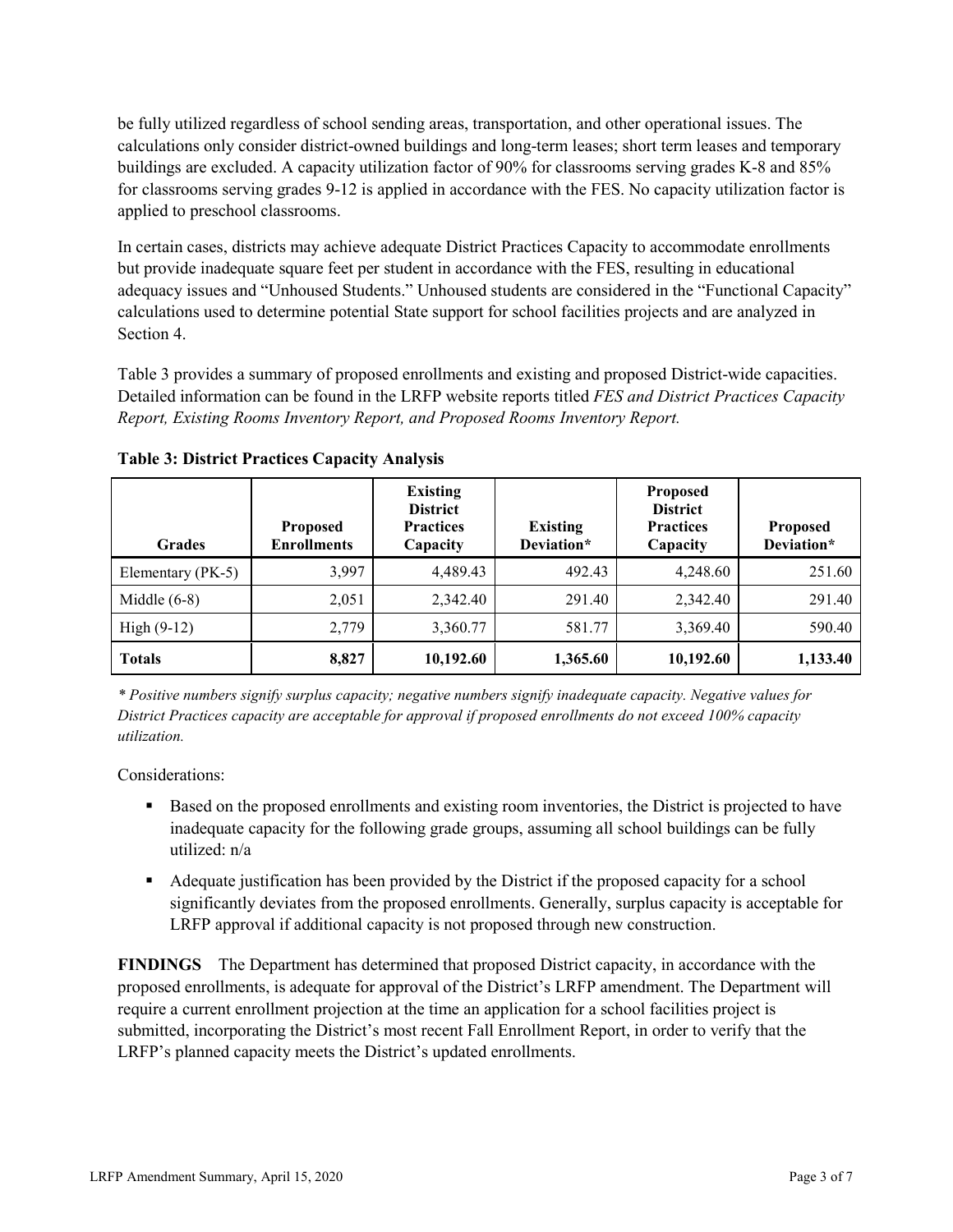### **4. New Construction Funding Eligibility**

*Functional Capacity* was calculated and compared to the proposed enrollments to provide a **preliminary estimate** of Unhoused Students and new construction funding eligibility. **Final determinations will be made at the time of project application approvals.**

*Functional Capacity* is the adjusted gross square footage of a school building *(total gross square feet minus excluded space)* divided by the minimum area allowance per full-time equivalent student for the grade level contained therein. *Unhoused Students* is the number of students projected to be enrolled in the District that exceeds the Functional Capacity of the District's schools pursuant to N.J.A.C. 6A:26-2.2(c). *Excluded Square Feet* includes (1) square footage exceeding the FES for any pre-kindergarten, kindergarten, general education, or self-contained special education classroom; (2) grossing factor square footage *(corridors, stairs, mechanical rooms, etc.)* that exceeds the FES allowance, and (3) square feet proposed to be demolished or discontinued from use. Excluded square feet may be revised during the review process for individual school facilities projects.

Table 4 provides a preliminary assessment of the Functional Capacity, Unhoused Students, and Estimated Maximum Approved Area for Unhoused Students for each FES grade group. The calculations exclude temporary facilities and short-term leased buildings. School buildings proposed for whole or partial demolition or reassignment to a non-school use are excluded from the calculations pending project application review. If a building is proposed to be reassigned to a different school, the square footage is applied to the proposed grades after reassignment. Buildings that are not assigned to a school are excluded from the calculations. In addition, only preschool students eligible for state funding (former ECPA students) are included. Detailed information concerning the calculations can be found in the *Functional Capacity and Unhoused Students Report* and the *Excluded Square Footage Report.*

|                                                | <b>PK/K-5</b> | $6 - 8$  | $9 - 12$ | <b>Total</b> |
|------------------------------------------------|---------------|----------|----------|--------------|
| PK Eligible Students/K-12 Proposed Enrollments | 3,997         | 2,051    | 2,779    |              |
| FES Area Allowance (SF/student)                | 125.00        | 134.00   | 151.00   |              |
| <b>Prior to Completion of Proposed Work:</b>   |               |          |          |              |
| <b>Existing Gross Square Feet</b>              | 369,485       | 366,801  | 441,019  | 1,177,305    |
| Adjusted Gross Square Feet                     | 356,859       | 350,259  | 420,694  | 1,127,812    |
| <b>Adjusted Functional Capacity</b>            | 2,854.88      | 2,613.87 | 2,786.05 |              |
| Unhoused Students                              | 909.12        | 0.00     | 0.00     |              |
| Est. Max. Area for Unhoused Students           | 113,640.61    | 0.00     | 0.00     |              |
| <b>After Completion of Proposed Work:</b>      |               |          |          |              |
| Gross Square Feet                              | 369,485       | 366,801  | 441,019  | 1,177,305    |
| New Gross Square Feet                          | $\theta$      | 0        | $\Omega$ | $\theta$     |
| Adjusted Gross Square Feet                     | 356,859       | 350,259  | 420,694  | 1,127,812    |
| Functional Capacity                            | 2,854.88      | 2,613.87 | 2,786.05 |              |
| Unhoused Students after Construction           | 909.12        | 0.00     | 0.00     |              |
| Est. Max. Area Remaining                       | 113,640.61    | 0.00     | 0.00     |              |

| Table 4: Estimated Maximum Approved Area for Unhoused Students |  |  |
|----------------------------------------------------------------|--|--|
|----------------------------------------------------------------|--|--|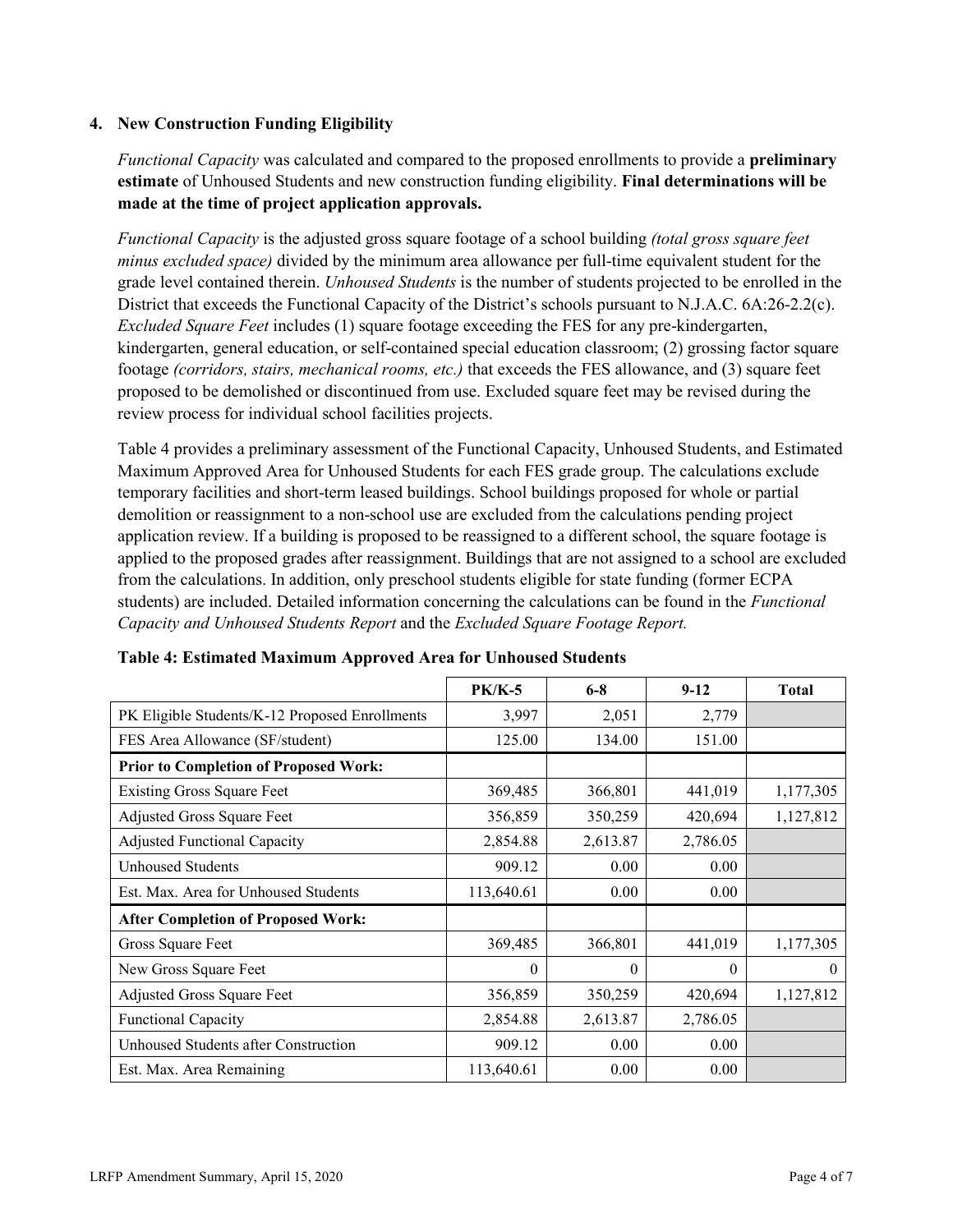Facilities used for non-instructional or non-educational purposes are ineligible for State support under the Act. However, projects for such facilities shall be reviewed by the Department to determine whether they are consistent with the District's LRFP and whether the facility, if it is to house students (full or part time) conforms to educational adequacy requirements. These projects shall conform to all applicable statutes and regulations.

Estimated costs represented in the LRFP by the District are for capital planning purposes only. The estimates are not intended to represent preliminary eligible costs or final eligible costs of approved school facilities projects.

Considerations:

- The District does not have approved projects pending completion, as noted in Section 1, that impact the Functional Capacity calculations.
- The Functional Capacity calculations *exclude* square feet proposed for demolition or discontinuation for the following FES grade groups and school buildings pending a feasibility study and project review: Port Monmouth School.
- Based on the preliminary assessment, the District has Unhoused Students prior to the completion of proposed work for the following FES grade groups: PK-5.
- New construction is proposed for the following FES grade groups:  $n/a$ .
- **Proposed new construction exceeds the estimated maximum area allowance for Unhoused** Students prior to the completion of the proposed work for the following grade groups: n/a.
- The District, based on the preliminary LRFP assessment, will have Unhoused Students after completion of the proposed LRFP work. If the District is projected to have Unhoused Students, adequate justification has been provided to confirm educational adequacy in accordance with Section 6 of this determination.

**FINDINGS** Functional Capacity and Unhoused Students calculated in the LRFP are preliminary estimates. Preliminary Eligible Costs (PEC) and Final Eligible Costs (FEC) will be included in the review process for specific school facilities projects. A feasibility study undertaken by the District is required if building demolition or replacement is proposed per N.J.A.C. 6A:26-2.3(b)(10).

# **5. Proposed Work**

The District assessed program space, capacity, and physical plant deficiencies to determine corrective actions. Capital maintenance, or *"system actions,"* address physical plant deficiencies due to operational, building code, and /or life cycle issues. Inventory changes, or *"inventory actions,*" add, alter, or eliminate sites, site amenities, buildings, and/or rooms.

The Act (N.J.S.A. 18A:7G-7b) provides that all school facilities shall be deemed suitable for rehabilitation unless a pre-construction evaluation undertaken by the District demonstrates to the satisfaction of the Commissioner that the structure might pose a risk to the safety of the occupants even after rehabilitation or that rehabilitation is not cost-effective. Pursuant to N.J.A.C. 6A:26-2.3(b)(10), the Commissioner may identify school facilities for which new construction is proposed in lieu of rehabilitation for which it appears from the information presented that new construction is justified, provided, however, that for such school facilities so identified, the District must submit a feasibility study as part of the application for the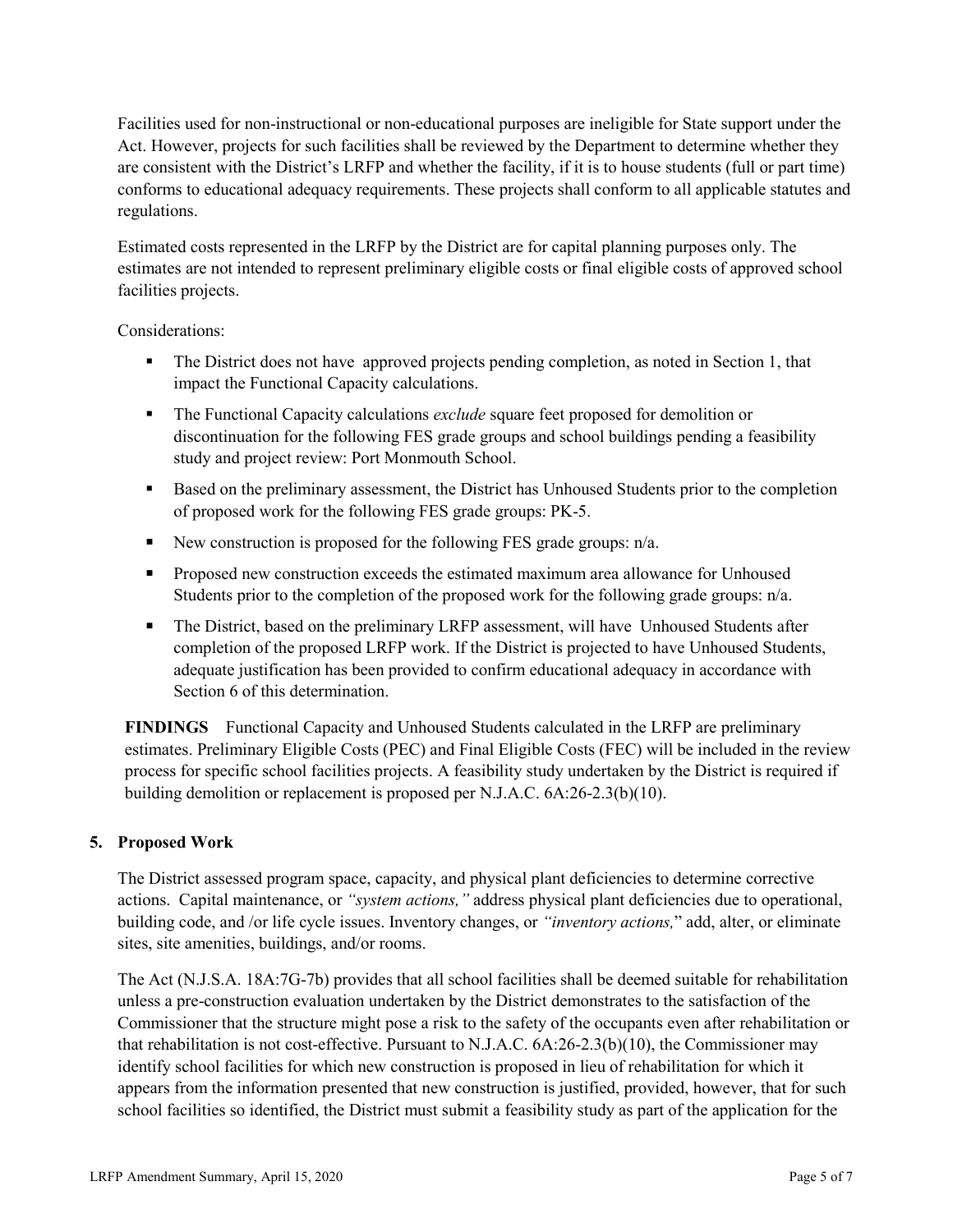specific school facilities project. The cost of each proposed building replacement is compared to the cost of additions or rehabilitation required to eliminate health and safety deficiencies and to achieve the District's programmatic model.

Table 5 lists the scope of work proposed for each school based on the building(s) serving their student population. Proposed inventory changes are described in the LRFP website reports titled *"School Asset Inventory Report and "Proposed Room Inventory Report."* Information concerning proposed systems work, or capital maintenance can be found in the "LRFP Systems Actions Summary Report".

With the completion of the proposed work, the following schools are proposed to be eliminated: n/a; the following schools are proposed to be added: n/a.

| <b>Proposed Scope of Work</b>                                                                  | <b>Applicable Schools</b> |
|------------------------------------------------------------------------------------------------|---------------------------|
| Renovation only (no new construction)                                                          |                           |
| System actions only (no inventory actions)                                                     | All District Schools      |
| Existing inventory actions only (no systems actions)                                           | n/a                       |
| Systems and inventory changes                                                                  | n/a                       |
| <b>New construction</b>                                                                        |                           |
| Building addition only (no systems or existing inventory actions)                              | n/a                       |
| Renovation and building addition (system, existing inventory,<br>and new construction actions) | n/a                       |
| New building on existing site                                                                  | n/a                       |
| New building on new or expanded site                                                           | n/a                       |
| Site and building disposal (in addition to above scopes)                                       |                           |
| Partial building demolition                                                                    | n/a                       |
| Whole building demolition                                                                      | n/a                       |
| Site and building disposal or discontinuation of use                                           | n/a                       |

#### **Table 5. School Building Scope of Work**

**FINDINGS** The Department has determined that the proposed work is adequate for approval of the District's LRFP amendment. However, Department approval of proposed work in the LRFP does not imply the District may proceed with a school facilities project. The District must submit individual project applications with cost estimates for Department project approval. Both school facilities project approval and other capital project review require consistency with the District's approved LRFP.

#### **6. Proposed Room Inventories and the Facilities Efficiency Standards**

The District's proposed school buildings were evaluated to assess general educational adequacy in terms of compliance with the FES area allowance pursuant to N.J.A.C. 6A:26-2.2 and 2.3.

District schools proposed to provide less square feet per student than the FES after the completion of proposed work as indicated in Table 5 are as follows: Nut Swamp, ES, Middletown Village ES, Harmony ES, River Plaza ES, Navesink ES and Lincroft ES.

**FINDINGS** The Department has determined that the District's proposed room inventories are adequate for LRFP approval. If school(s) are proposed to provide less square feet per student than the FES area